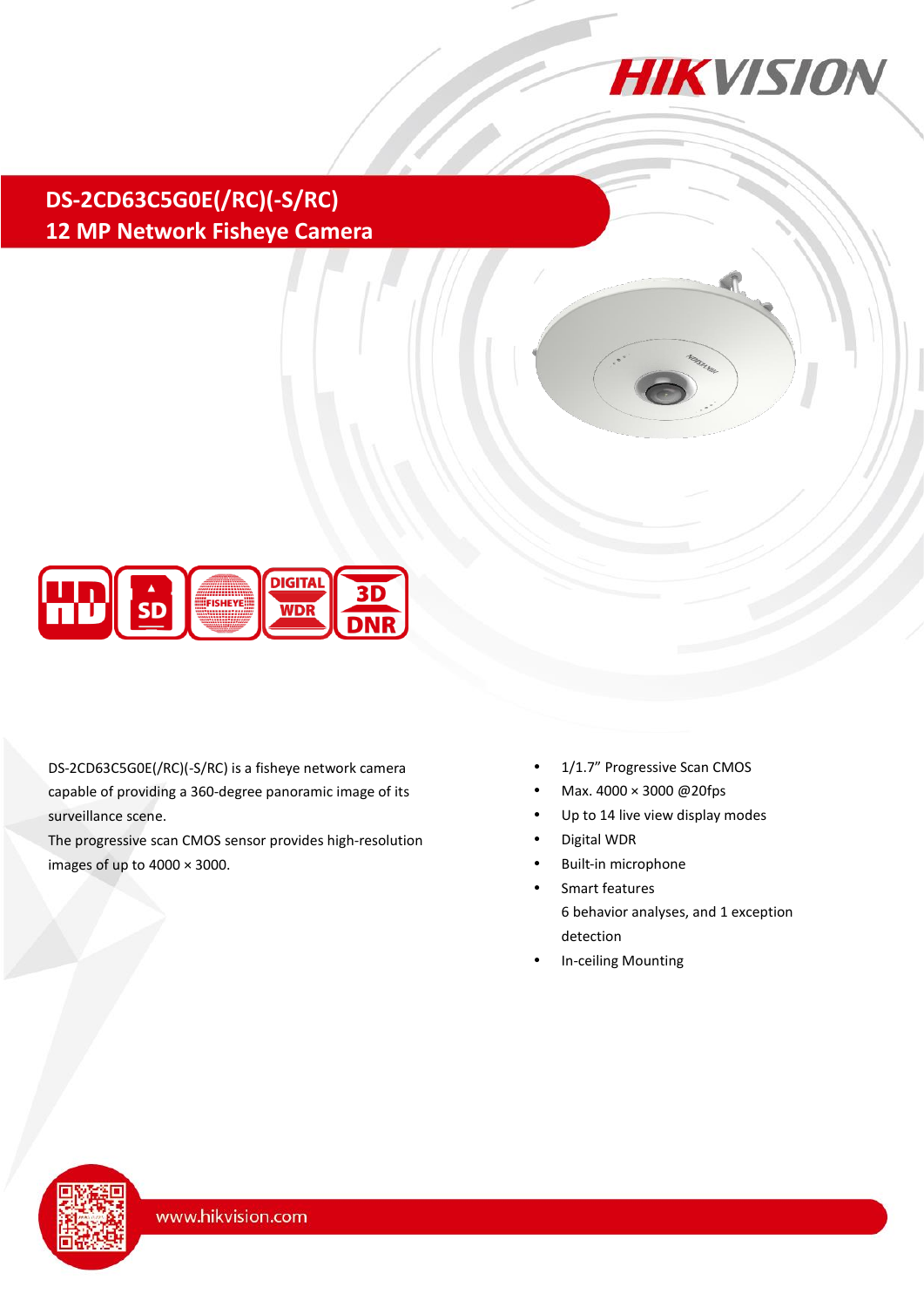

## **Specifications**

X

| Camera                         |                                                                                                                                                              |  |  |  |  |
|--------------------------------|--------------------------------------------------------------------------------------------------------------------------------------------------------------|--|--|--|--|
| Image Sensor                   | 1/1.7" Progressive Scan CMOS                                                                                                                                 |  |  |  |  |
| Min. Illumination              | Color: 0.06 Lux @ (F2.4, AGC ON),<br>B/W: 0.012 Lux @ (F2.4, AGC ON)                                                                                         |  |  |  |  |
| <b>Shutter Speed</b>           | 1 s to 1/100,000 s                                                                                                                                           |  |  |  |  |
| <b>Slow Shutter</b>            | Yes                                                                                                                                                          |  |  |  |  |
| Digital Noise Reduction        | 3D DNR                                                                                                                                                       |  |  |  |  |
| WDR                            | Digital WDR                                                                                                                                                  |  |  |  |  |
| Lens                           |                                                                                                                                                              |  |  |  |  |
| Focal Length                   | $2 \text{ mm}$                                                                                                                                               |  |  |  |  |
| Aperture                       | F 2.4                                                                                                                                                        |  |  |  |  |
| <b>FOV</b>                     | 360°(In-ceiling mounting)                                                                                                                                    |  |  |  |  |
| Lens Mount                     | M12                                                                                                                                                          |  |  |  |  |
| <b>Compression Standard</b>    |                                                                                                                                                              |  |  |  |  |
| Video Compression              | Main stream: H.265+/H.265/H.264+/H.264<br>Sub stream: H.265/H.264/MJPEG                                                                                      |  |  |  |  |
| H.264 Type                     | Baseline Profile/Main Profile/High Profile                                                                                                                   |  |  |  |  |
| $H.264+$                       | Main stream supports                                                                                                                                         |  |  |  |  |
| H.265 Type                     | <b>Main Profile</b>                                                                                                                                          |  |  |  |  |
| $H.265+$                       | Main stream supports                                                                                                                                         |  |  |  |  |
| Video Bit Rate                 | 32 Kbps to 16 Mbps                                                                                                                                           |  |  |  |  |
| <b>SVC</b>                     | H.265 and H.264 support                                                                                                                                      |  |  |  |  |
| Smart Feature-set              |                                                                                                                                                              |  |  |  |  |
| <b>Behavior Analysis</b>       | Line crossing detection, intrusion detection, region entrance detection, region exiting detection,<br>unattended baggage detection, object removal detection |  |  |  |  |
| <b>Exception Detection</b>     | Audio exception detection                                                                                                                                    |  |  |  |  |
| Region of Interest             | 4 fixed regions for main stream and sub-stream                                                                                                               |  |  |  |  |
| <b>Image</b>                   |                                                                                                                                                              |  |  |  |  |
| Max. Resolution                | $4000 \times 3000$                                                                                                                                           |  |  |  |  |
| Main Stream<br>Max. Frame Rate | 50Hz: 20fps (4000 × 3000), 25fps (3000 × 3000, 2560 × 2560)<br>60Hz: 20fps (4000 × 3000), 30fps (3000 × 3000, 2560 × 2560)                                   |  |  |  |  |
| Sub Stream                     | 50Hz: 20fps (720 × 720, 640 × 480)                                                                                                                           |  |  |  |  |
| Max. Frame Rate                | 60Hz: 20fps (720 × 720, 640 × 480)                                                                                                                           |  |  |  |  |
| Image Enhancement              | BLC, HLC, defog, 3D DNR                                                                                                                                      |  |  |  |  |
| <b>Image Setting</b>           | Saturation, brightness, contrast, sharpness, AGC and white balance are adjustable by client software<br>or web browser                                       |  |  |  |  |
| Day/Night Switch               | Day/Night/Auto/Schedule/Triggered by Alarm In (-S)                                                                                                           |  |  |  |  |
| Picture Overlay                | LOGO picture can be overlaid on video with 128 x 128 24bit bmp format                                                                                        |  |  |  |  |
| <b>Live View Display</b>       |                                                                                                                                                              |  |  |  |  |
| Mount Type                     | Support in-ceiling mounting                                                                                                                                  |  |  |  |  |
| Decoding Mode                  | Support hardware decoding and software decoding                                                                                                              |  |  |  |  |
| Display Mode                   | 14 display modes in total<br>Software decoding:                                                                                                              |  |  |  |  |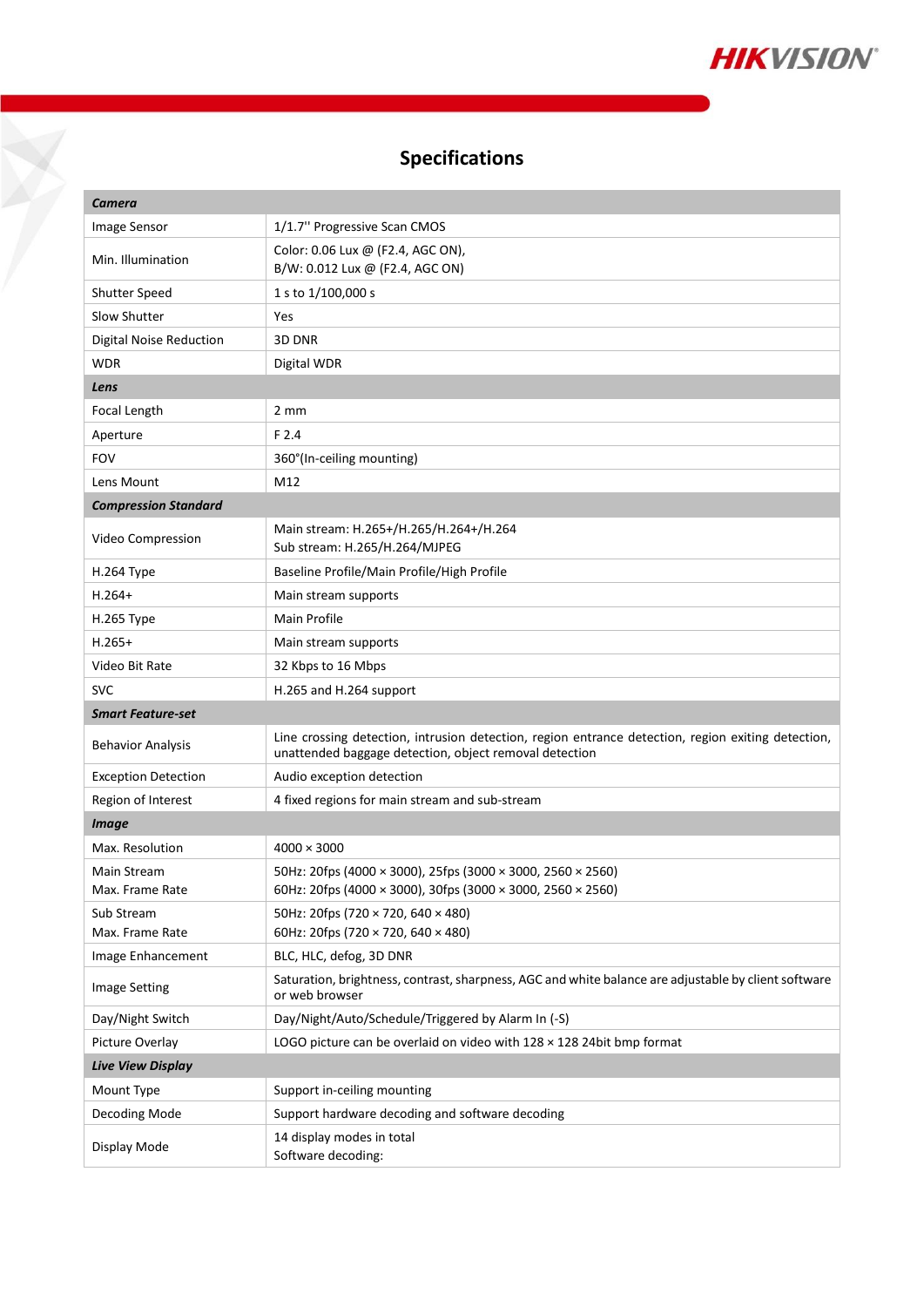

|                                    | Fisheye view, 180 panorama view, 360 panorama view, 360 panorama + PTZ, 360 panorama + 3PTZ,<br>360 panorama + 6PTZ, 360 panorama + 8PTZ, 2PTZ, 4PTZ, fisheye + 3PTZ, fisheye +8 PTZ, half sphere,   |  |  |  |  |
|------------------------------------|------------------------------------------------------------------------------------------------------------------------------------------------------------------------------------------------------|--|--|--|--|
|                                    | cylinder                                                                                                                                                                                             |  |  |  |  |
|                                    | Hardware decoding:                                                                                                                                                                                   |  |  |  |  |
|                                    | Fisheye view, 180 panorama view, panorama view, 4PTZ, 4PTZ fusion, fisheye + 3PTZ,                                                                                                                   |  |  |  |  |
| Audio (-S)                         |                                                                                                                                                                                                      |  |  |  |  |
| <b>Environment Noise Filtering</b> | Yes                                                                                                                                                                                                  |  |  |  |  |
| <b>Audio Sampling Rate</b>         | 8 kHz/16 kHz                                                                                                                                                                                         |  |  |  |  |
| <b>Audio Compression</b>           | G.711/G.722.1/G.726/MP2L2/PCM                                                                                                                                                                        |  |  |  |  |
| Audio Bit Rate                     | 64Kbps(G.711)/16Kbps(G.722.1)/16Kbps(G.726)/32-160Kbps(MP2L2)                                                                                                                                        |  |  |  |  |
| <b>Network</b>                     |                                                                                                                                                                                                      |  |  |  |  |
| Network Storage                    | Support microSD/SDHC/SDXC card (256 G), local storage and NAS (NFS, SMB/CIFS), ANR                                                                                                                   |  |  |  |  |
| Alarm Trigger                      | Motion detection, video tampering alarm, network disconnected, IP address conflicted, illegal login,<br>HDD full, HDD error                                                                          |  |  |  |  |
| Protocols                          | TCP/IP, ICMP, HTTP, HTTPS, FTP, DHCP, DNS, DDNS, RTP, RTSP, RTCP, PPPOE, NTP, UPnP, SMTP, SNMP,<br>IGMP, 802.1X, QoS, IPv6, UDP, Bonjour                                                             |  |  |  |  |
| <b>Security Measure</b>            | Password protection, HTTPS encryption, IEEE 802.1x port-based network access control, IP address<br>filter, basic and digest authentication for HTTP/HTTPS, WSSE and digest authentication for ONVIF |  |  |  |  |
| <b>General Function</b>            | One-key reset, anti-flicker, heartbeat, mirror, password protection, privacy mask, watermark, IP<br>address filter                                                                                   |  |  |  |  |
| <b>Firmware Version</b>            | 5.5.73                                                                                                                                                                                               |  |  |  |  |
| API                                | ONVIF (PROFILE S, PROFILE G), ISAPI                                                                                                                                                                  |  |  |  |  |
| Simultaneous Live View             | Up to 20 channels                                                                                                                                                                                    |  |  |  |  |
| User/Host                          | Up to 32 users. 3 user levels, administrator, operator and user                                                                                                                                      |  |  |  |  |
| Client                             | iVMS-4200, iVMS-4500, Hik-Connect, iVMS-5200                                                                                                                                                         |  |  |  |  |
| Web Browser                        | IE8+, Chrome31.0-44, Firefox 30.0-51, Safari8.0+                                                                                                                                                     |  |  |  |  |
| <b>Interface</b>                   |                                                                                                                                                                                                      |  |  |  |  |
| <b>Communication Interface</b>     | 1 RJ45 10M/100M/1000M self-adaptive Ethernet port                                                                                                                                                    |  |  |  |  |
| Audio (-S)                         | 1 Audio input (line in, 3 5 mm), 1 audio output (line out, 3.5 mm);<br>2 built-in microphones, mono sound                                                                                            |  |  |  |  |
| Alarm (-S)                         | 1-ch alarm input, max. 12 V; 1-ch alarm output, max 12 VDC, 0.5 A                                                                                                                                    |  |  |  |  |
| On-board storage                   | Built-in micro SD/SDHC/SDXC slot, up to 256 GB                                                                                                                                                       |  |  |  |  |
| Reset Button                       | Yes                                                                                                                                                                                                  |  |  |  |  |
| <b>General</b>                     |                                                                                                                                                                                                      |  |  |  |  |
| <b>Operating Conditions</b>        | -10 °C to +40 °C (14 °F to +104 °F), Humidity 95% or less (non-condensing)                                                                                                                           |  |  |  |  |
| Power Supply                       | 12 VDC $\pm$ 20%, PoE (802.3af, class 3), two-core terminal block                                                                                                                                    |  |  |  |  |
| <b>Power Consumption</b>           | 12 VDC, 0.5 A, max. 6 W<br>PoE (802.3af, 36 to 57 V), 0.3 A to 0.2 A, max. 12 W                                                                                                                      |  |  |  |  |
| Material                           | Cover & trim ring: plastic, bottom base: metal                                                                                                                                                       |  |  |  |  |
| Dimensions                         | $\Phi$ 165 × 67 mm (6. 5" × 2.6")                                                                                                                                                                    |  |  |  |  |
| Weight                             | Approx. 480 g (1.1 lbs)                                                                                                                                                                              |  |  |  |  |

## **Available Model**

DS-2CD63C5G0E/RC (2 mm), DS-2CD63C5G0E-S/RC (2 mm)